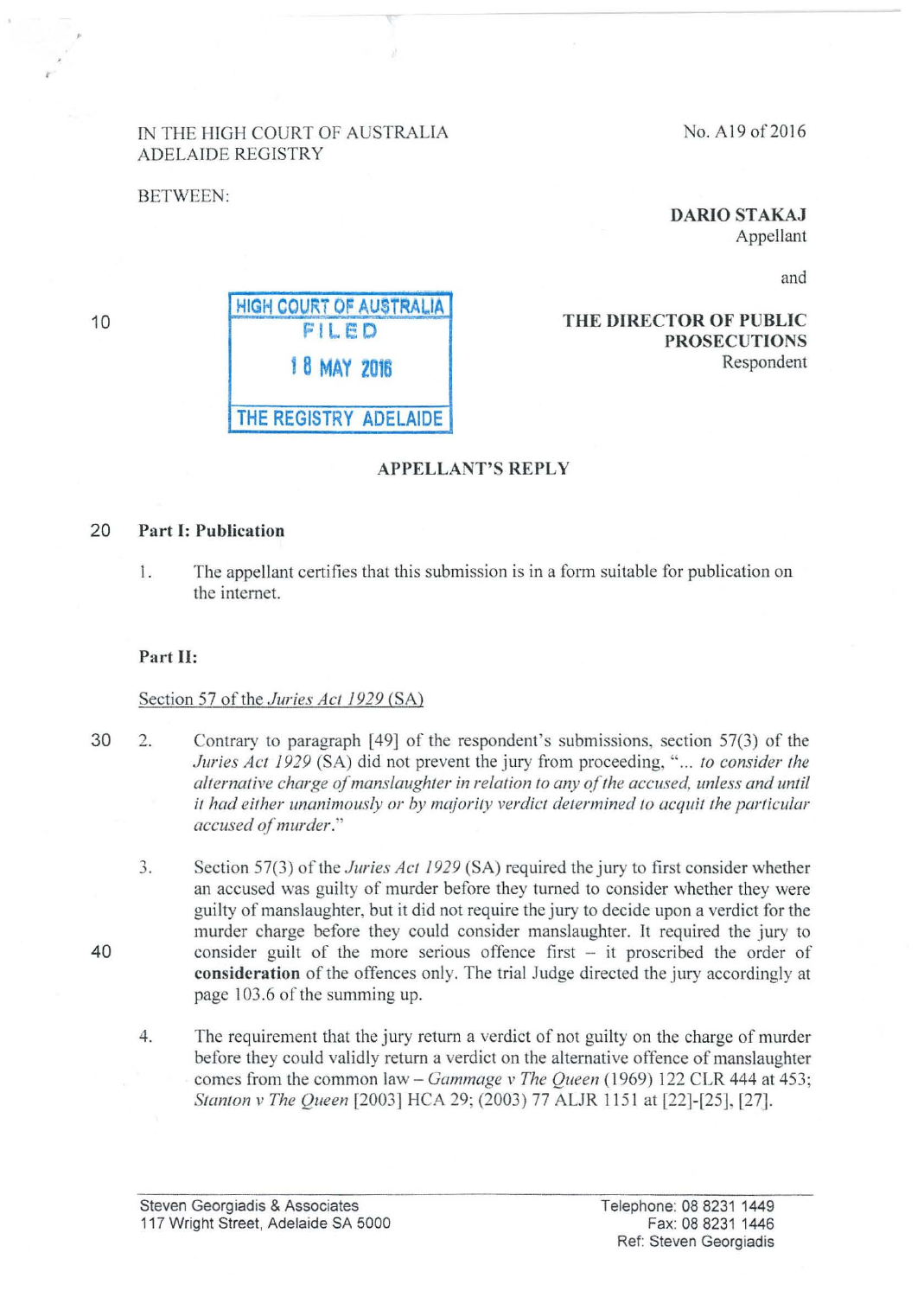5. The appellant submits that the reasoning of Kourakis CJ at [46]-[48] of his judgment in the court below. about the effect of section 57 of the *Juries Act 1929* (SA), is correct.<sup>1</sup> The jurors' evidence admitted by the Full Court did not establish any breach of. or non-compliance with, the terms of section 57 of the *Juries Act 1929* (SA).

## Comparison with the power to set aside a perfected judgment for fraud

- 6. The appellant submits there is no valid analogy, contrary to the respondent's suggestion at paragraph [70] of his submissions, between the accepted inherent power of a superior court to set aside a judgment based on fraud and the posited inherent power to set aside a jury's verdict of acquittal, and a perfected judgment of acquittal. based on a jury's mistake.
	- 7. As Kourakis CJ stated in *Clone Pty Ltd v Players Ply Ltd* (in *Liq)* & *Ors: <sup>2</sup>*

"The public interest in finality necessarily entails tolerance of some judgments which events subsequently show to have been mistaken, but there is little or no public interest in allowing a litigant who has cheated justice to retain the fruits of his or her fraud. To do so would tend to bring the administration of justice into disrepute because it would lend the assistance of the compulsory processes of the Courts to the litigant who was the most effective fraudster.''

8. The public interest in finality with respect to a jury's verdict in a criminal case is even greater, where the power of the State is deployed against an individual and their liberty itself is at risk. The principle against double jeopardy is engaged. Moreover, the constitutional role of the jury as the decider of guilt in serious criminal cases would be unacceptably compromised if the Courts possessed the inherent power to set a jury's verdict of acquittal aside whenever it was could be shown that the jury had made a mistake.

# 30

40

'

10

20

,.

- Costs
- 9. In the event the appellant is successful, the appellant seeks the following costs orders:
	- 9.1 The respondent is to pay the appellant's costs in the Full Court of the Supreme Court of South Australia relating to the respondent's application to set aside the jury's verdicts. The appellant notes the respondent does not oppose this order – paragraph  $[85(ii)]$  of the respondent's submissions.
- 9.2 The respondent is to pay the appellant's costs of the applications for special leave.
	- 9.3 The respondent is to pay the appellant's costs of the appeal to this Court.

<sup>1</sup>Case Stated on Acquittal; R v Stakaj (2015) 123 SASR 523

<sup>2</sup>[2012] SASC 12 at [97]